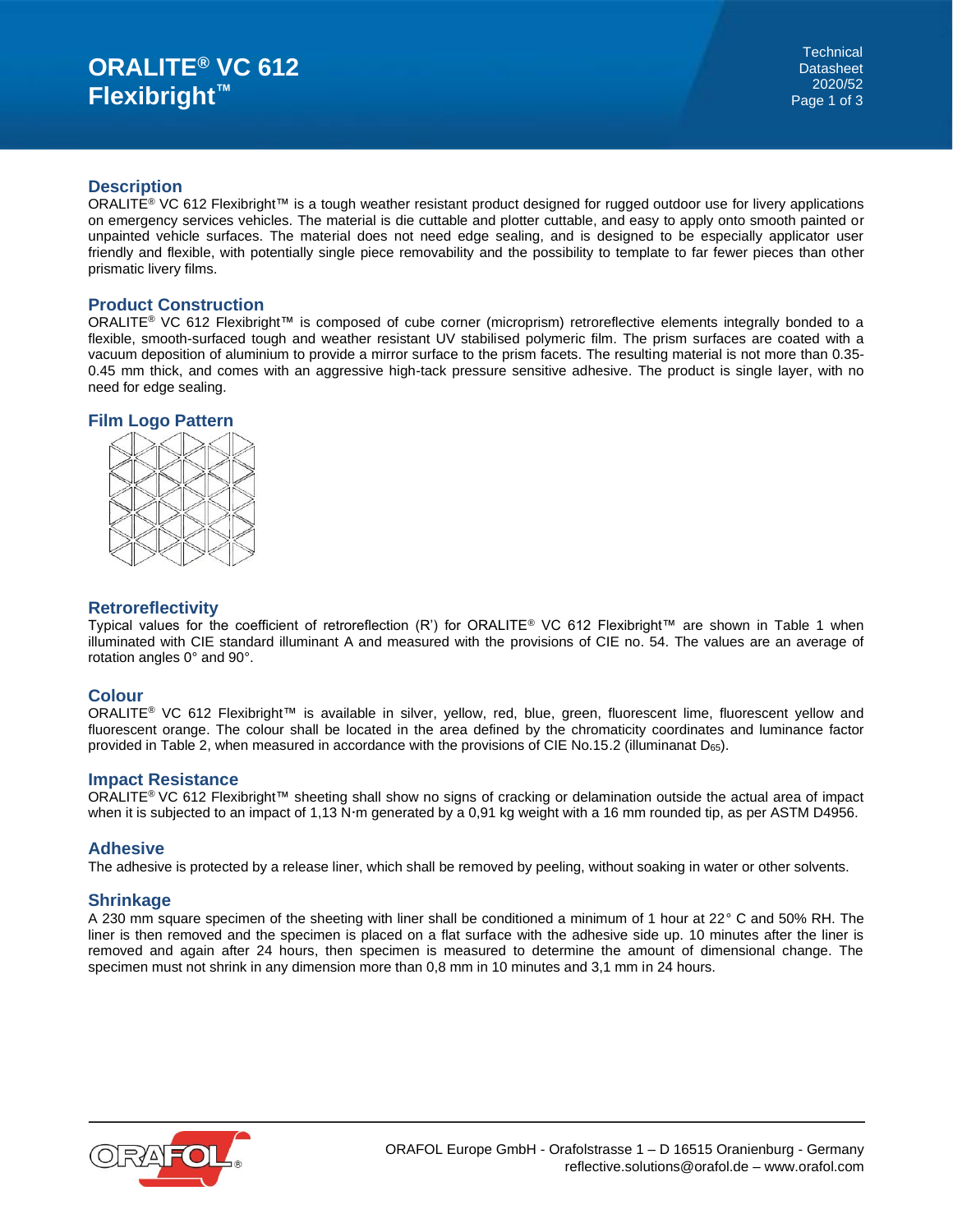#### **Flexibility**

The sheeting is conditioned for 24 hours at 22° C and 50% RH. The release liner is removed and the sheeting must be sufficiently flexible to show no cracking when bent in one second's time around a 3,1 mm diameter mandrel with the adhesive contacting the mandrel.

## **Application Instructions**

Material must be applied when the air and surface temperature is between 10° C and 28° C to assure proper adhesive bonding. Surfaces must be cleaned for grease, oil and dirt. Use a clean towel and Isopropyl alcohol to wipe the surface before application.

Please contact ORAFOL for complete application instructions.

#### **Solvent Resistance**

ORALITE® VC 612 Flexibright™ material meets the solvent resistance requirements of LS-300C solvent resistance, section 3.6.7, when tested as specified in Table VI, test method 4.6.6.

#### **Shelf Life**

The sheeting must be used within 1 year from the shipment date. All rolls including partially used rolls should be stored in original packaging, tightly wound. Store in a clean and dry area, away from direct sunlight. Store at 20° C and 50% relative humidity.

| $1$ able $1 - 1$ tell believed they |              |       |        |                |                          |                          |                |                |                |
|-------------------------------------|--------------|-------|--------|----------------|--------------------------|--------------------------|----------------|----------------|----------------|
| Obs.                                | Entr.        | White | Yellow | Green          | <b>Red</b>               | <b>Blue</b>              | Fl.lime        | FI.            | FI.            |
| Angle                               | Angle        |       |        |                |                          |                          |                | vellow         | orange         |
|                                     | $5^\circ$    | 750   | 525    | 130            | 130                      | 55                       | 420            | 295            | 200            |
| $0,20^\circ$                        | $30^\circ$   | 375   | 260    | 65             | 65                       | 25                       | 200            | 145            | 100            |
|                                     | $45^{\circ}$ | 120   | 85     | 20             | 20                       | 8                        | 70             | 45             | 30             |
|                                     | $5^\circ$    | 375   | 260    | 65             | 65                       | 25                       | 200            | 145            | 100            |
| $0,33^\circ$                        | $30^\circ$   | 185   | 130    | 32             | 32                       | 13                       | 100            | 75             | 50             |
|                                     | $45^{\circ}$ | 60    | 40     | 10             | 10                       | 4                        | 35             | 25             | 20             |
|                                     | $5^\circ$    | 110   | 80     | 20             | 20                       | 8                        | 65             | 45             | 45             |
| $0,50^\circ$                        | $30^\circ$   | 60    | 45     | 10             | 10                       | 4                        | 33             | 23             | 20             |
|                                     | $45^{\circ}$ | 20    | 14     | 4              | 4                        | 1.3                      | 10             |                | 8              |
|                                     | $5^\circ$    | 28    | 20     | 5              | 5                        | 2                        | 15             | 11             | 8              |
| $1,00^\circ$                        | $30^\circ$   | 14    | 10     | $\overline{2}$ | 2                        |                          | 8              | 5              | 4              |
|                                     | $45^{\circ}$ | 4     | 3      |                | $\overline{\phantom{0}}$ | $\overline{\phantom{0}}$ | $\overline{2}$ | $\overline{2}$ | $\overline{2}$ |

#### **Table 1 – Retroreflectivity**

All values have units of cd/lux/m<sup>2</sup>.